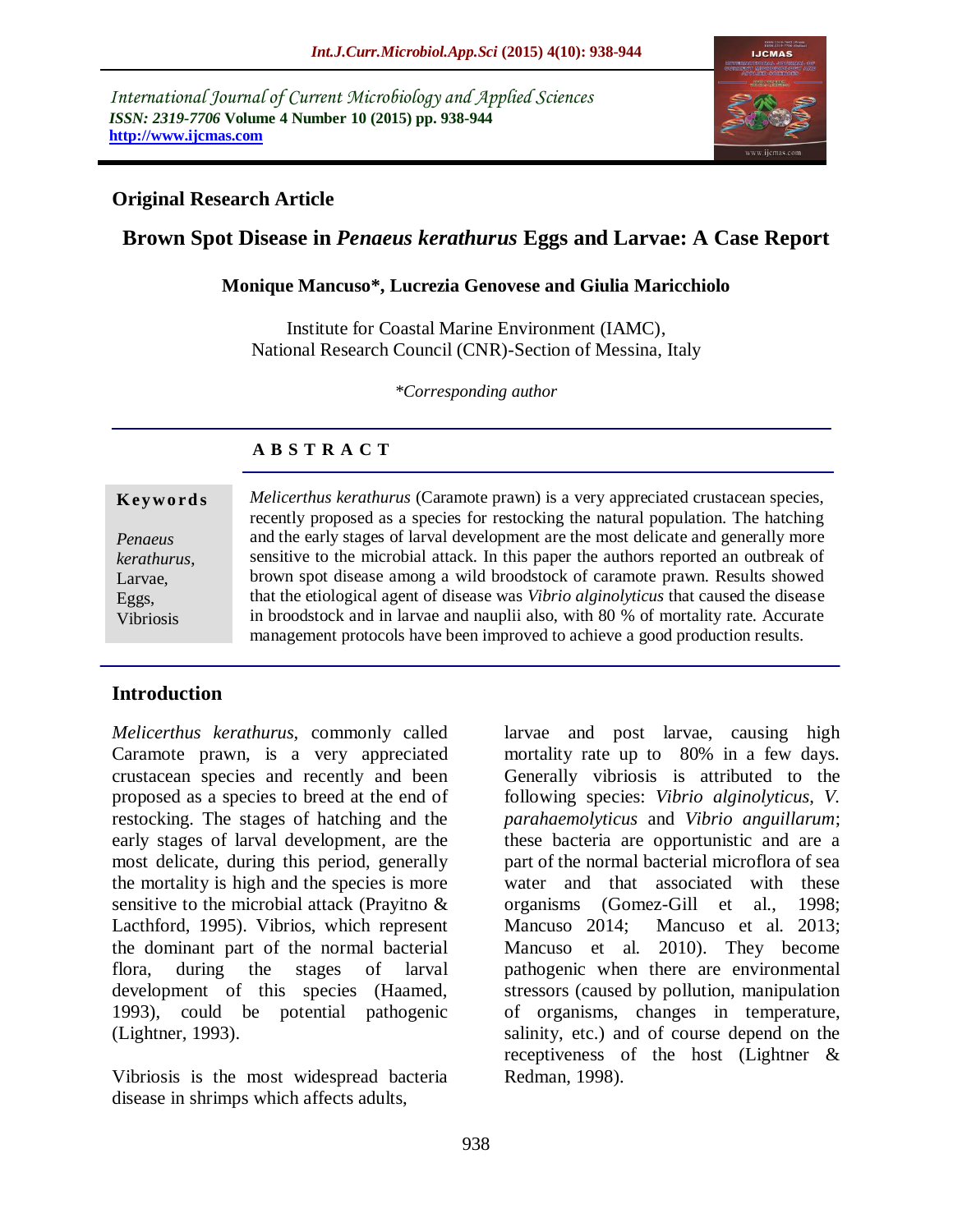Vibrios thanks to their chitinolytic activity, penetrate the shell, causing dark spots at the sites of infection, such as body surface area and the appendices (Mancuso 2014; Mancuso et al. 2013; Mancuso et al. 2010). *Vibrio alginolyticus* causes serious economic losses in farmed crustaceans and mollusks, affecting mainly shrimps, prawns and lobsters, causing infection to the carapax, pancreas and septicemia (Böhnel et al., 1999).

*V. anguillarum*, is one of the main etiological agent of vibriosis that can outbreak if the environmental factors (eg., temperature changes) or physiological (eg., stressors) change, transforming the bacteria into a highly pathogenic microorganism. Other diseases of crustaceans are related to larval luminescent bacteria such as *V. harveyi* (Diggles et al., 2000) and *Vibrio sp.*, often associated with a low larval survival and growth failure (Saulnier et al., 2000).

In this paper we reported the comments made on an episode of Brown Spot Disease recorded during an experiment of controlled reproduction of *M. kerathurus.*

The experiment was carried out inside the project MIPAF RIPATT "Experimentation of a strategy of repopulation with *Melicerthus kerathurus* in Coastal Zone between Capo San Marco and Capo Granitola" (MIPAF - CNR), in Sicily, Italy.

46 broodstock prawns were placed in the tanks of Aquaculture Experimental Plant of Institute for Marine Coastal Environment of Messina. After 7 days, the broodstock presented some melanosis and ulcers on the carapace, 2 days after there was the emission of the eggs and subsequently the hatching. Samples of haemolymph were drawn from adults using sterile siringes, swabs of lesions were withdrawn from adult specimens,

samples of water were analyzed in order to identify the pathogen. Also, larvae were sampled and washed in a 20 ml volume of sterile (autoclaved at 121 C for 15 min) sea water three times for a duration of 1 min each, and macerated to a fine paste in a sterile glass following the Singh et al. 2006 protocol"s.

All the samples were spread on TCBS agar (Oxoid) for the detection of Vibrios and on Marine Agar (Microbial Diagnostics) for counting cultivable heterotrophic bacteria. All strains were isolated in pure culture and were performed biochemical tests (oxidase, catalase, O129) and physiological (growth at different temperatures and salinity). The strains were identified by the use of the miniaturized system API 20E (bioMérieux), moreover the enzymatic activity was assayed using the API ZYM (bioMérieux) and finally, in the identified strains, was performed the antibiogram. The prawns emitted 158.000 eggs, the temperature was 27.8°C and salinity 37 ‰, the hatching rate was 17.4% and the percentage of larval mortality was 80%.

The necropsy showed that the broodstock presented melanosis of the carapax, sometimes accompanied by ulcers of greenish-brown on the post-rostral teeth, chest, abdomen and, in some specimens, pereiopods, with ulcers even deep greenishbrown.

Either the embryos inside the eggs and the nauplii (First Nauplius, N1) showed the ends of the appendages reddish (Figs.1,2). After hatching, were recorded setae and furcal spines missing and malformed and outbreaks on the body. The analysis carried out have led to the identification of *V. alginolyticus* strain both in lesions than in the water tank. The tests carried out with the API ZYM resulted in the presence of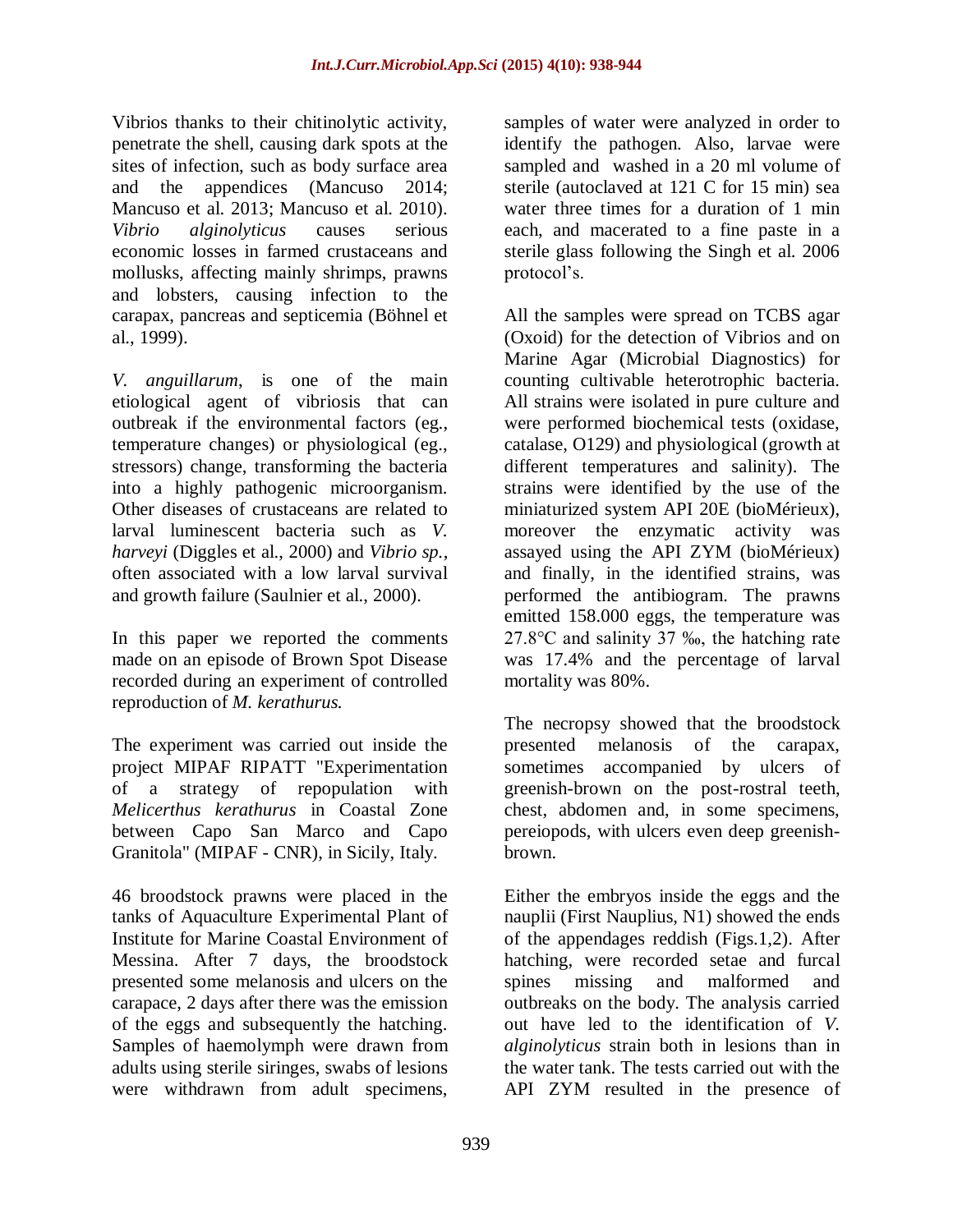chitinases (N-acetyl-β-glucosaminidase) typical of these bacteria, together with other enzymatic activities (Table 1). The results of sensitivity tests showed that the strains were susceptible to flumequine, sulfametazolo/ trimethoprim and enrofloxacin and were resistant to tetracycline, oxytetracycline and amoxicillin, in agreement with the results obtained from Hörmansdofer et al. (2000) and Singh et al. 2006.

Our study confirms that the presence of Vibrios is both in water tank and in the broodstock. The bacteria were found also in the healthy specimens, confirming the fact that these microrganisms are normally present in the bacterial marine flora and their opportunist nature also according to Ruangpang and Kitao (1991) and Vandenberghe et al. (1998). These opportunistic bacteria cause various kind of diseases if the organisms, especially during the early stages of development (eggs or larvae), are subjected to stress such as: unstable or sub-optimal environment, high stocking densities or an inadequate farming methods.

Previous studies carried out in Taiwan India, showed episodes of white spot disease in *Penaeus monodon* specimens farmed in extensive (Lee et al 1996, Selvin and Lipton 2003). Vibrio alginolyticus has been frequently isolated from diseased shrimp as the etiological agent of vibriosis and has been described as a principal pathogen of both penaeids and non - penaeids (Lightner 1988; Baticados, Cruz-Lacierda, de la Cruz, Duremdez-Fernandez, Gacutan, Lavilla-Pitogo & Lio-Po 1990; Mohney, Lightner & Bell 1994; Lee, Yu, Chen, Yang & Liu 1996; Mancuso et al. 2010; Mancuso et al. 2013; Mancuso 2014). A profound relationship between the abundance of members of the family Vibrionaceae and larval mortality (Singh 1990) and the

predominance of Vibrio in eggs, larvae and post-larvae of *M. rosenbergii* (Hameed, Rahaman, Alagan & Yoganandhan 2003) was reported. Also *Vibrio harvey* could affect crustacean larvae (Diggles et al., 2000) and *Vibrio sp*. Are, often, associated with a low larval survival and growth failure (Saulnier et al 2000).

Karunasagar et al. 1994 investigated the mass mortality of *P. monodon* larvae reared in laboratory, and isolated a strain of *V. harveyi* resistant to the antibiotics. *V. harveyi* was, also, reported as etiological agent of Vibriosis in larvae of *P. indicus* (Prayitno and Lacthford 1995) and in larvae of *P. monodon* (Lavilla-Pitogo et al., 1990).

The operations of capture, transport and handling in general, must be carried out with extreme caution in order not to cause microcracks to the carapace, which can become infected for the presence of Vibrio species opportunist. These precautions are especially important in the case of individuals for breeding, since the early transmission of the disease (eggs and larvae) causes high mortality, as recorded in this case. In our case, the short time between capture and deposition suggests that the disease was provoked by the capture, handling and transport. In particular the transport, that was effectuated without any refrigeration, may have played the main role as stressful factor triggering the disease. And no doubt, that the shrimp may harbor in their normal microbial flora species of Vibrio (Gomez-Gil et al., 1998), without suffering in nature, but the captivity conditions could induce stress that cause the proliferation of pathogens and the consequently outbreak of diseases. It is therefore necessary to optimize the capture operations and the transport of subjects in order to minimize stress.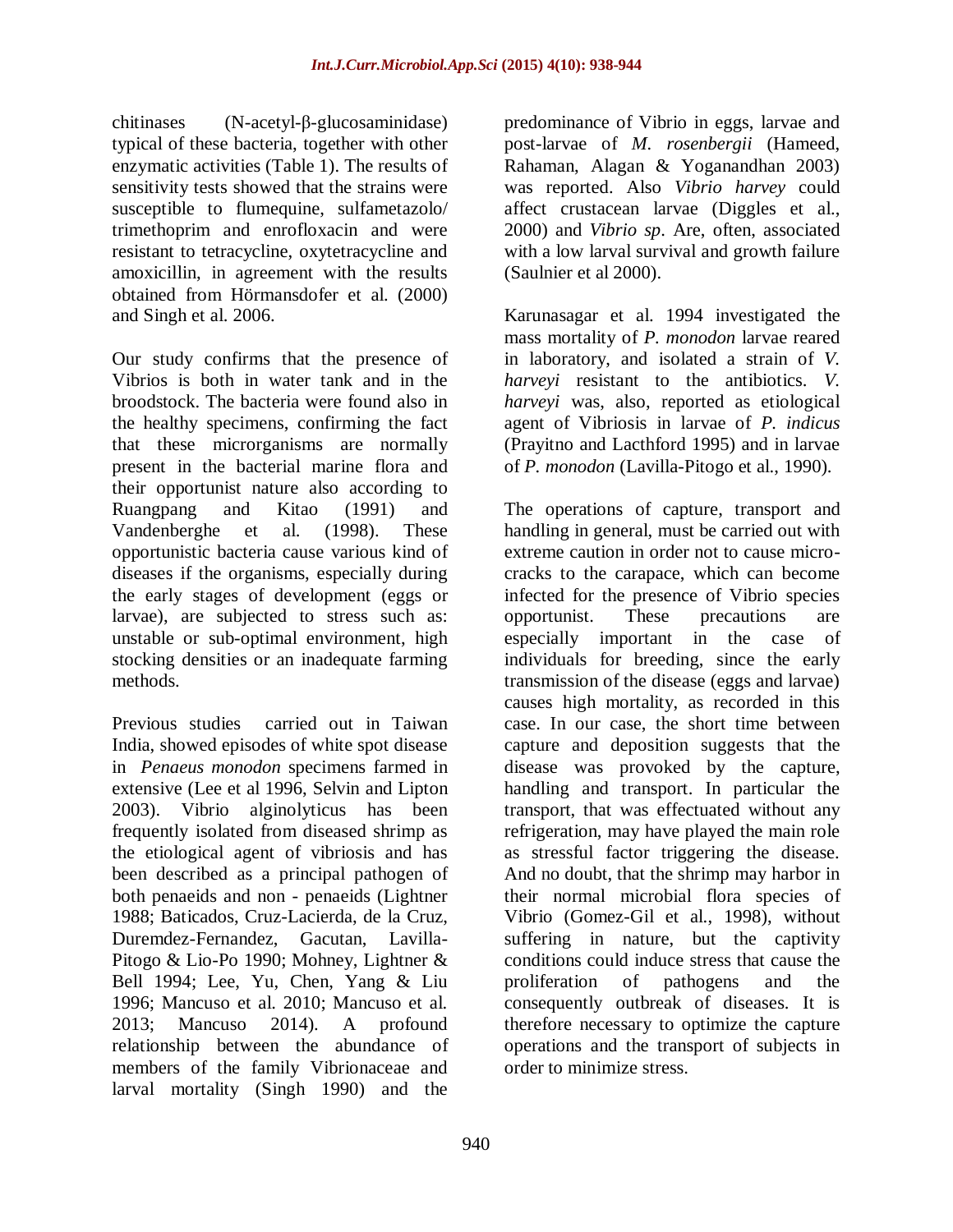| Api zym                                |         |
|----------------------------------------|---------|
| Alcaline phosphatases                  | $+++$   |
| Esterases (C4)                         | $^{++}$ |
| Esterases lipases (C8)                 | $+++$   |
| Lipases $(C14)$                        | $^{+}$  |
| Leucine arilamidases                   | $+++$   |
| Valine arilamidases                    | $^{++}$ |
| Cystine arilamidases                   |         |
| Trypsine                               | $++$    |
| $\alpha$ -chimotrypsine                | $+++$   |
| Acid phosphatases                      | $+++$   |
| Naftol-AS-BI-phosphohydrolases         | $++$    |
| $\alpha$ -galattosidases               |         |
| $\beta$ -galattosidases                |         |
| $\beta$ -glucuronidases                |         |
| $\alpha$ -glucosidases                 |         |
| $\beta$ -glucosidases                  |         |
| $N$ -acetil- $\beta$ -glucosaminidases | $++$    |
| $\alpha$ -mannosidases                 |         |
| $\alpha$ -fucosidases                  |         |

**Table.1**

**Fig.1** Adult of P. kerathurus diseased **Fig.2** Diseased embryo



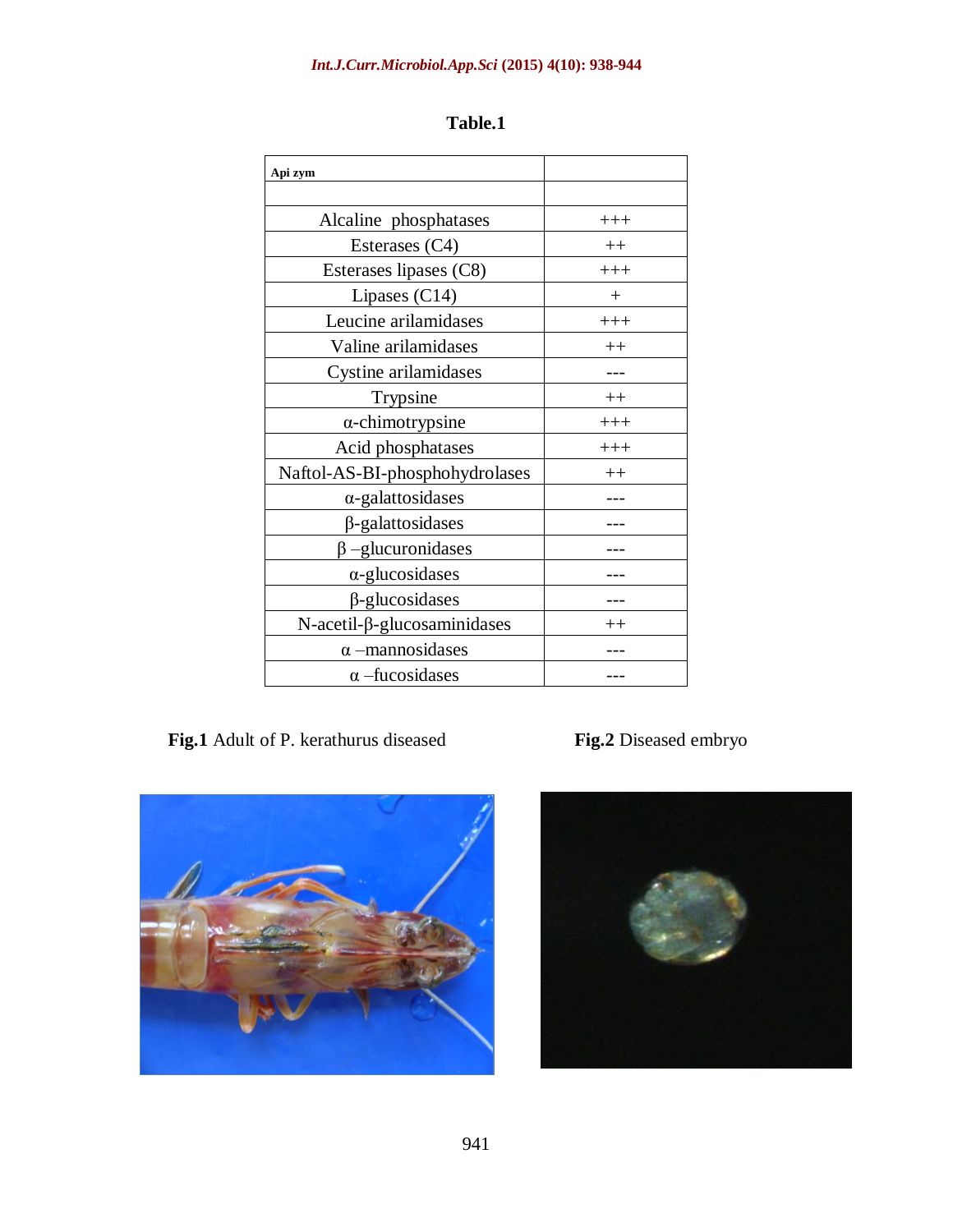#### **Fig.3** First Nauplius (N1)



#### **References**

- Aguirre Guzman G. e Ascencio Valle F. (2000) Infectiuos disease in shrimp species with aquaculture potential Resene. Res. Devl. Microbiology 4, 333-348.
- Böhnel H., Lohavanijaya P., Rungin S., Schnug C., Seifert H.S.H. (1999) Active immunization of Black tiger prown (*Penaus monodon*) against vibriosis in Thailand. Berl Münch. Tierärztl. Wschr. 112, 289-295.
- Böhnel H., Lohavanijaya P., Rungin S., Schnug C. & Seifert H.S.H. (1999). Active immunization of black tiger prawn (*Penaeus monodon*) against vibriosis in Thailand. *Berl. Münch. Tierärztl. Wschr.*, 112: 289-295.
- De la Peña L. D., Nakai T., Muroga K. (1995) Dynamics of *Vibrio* sp*.* PJ in organs of orally infected Kuruma Prawn, *Penaeus japonicus* Fish Pathology, 30, 39-45.
- De la Peña L. D., Tamaki K.T., Momoyama T.N. and Muroga K. (1993) Characteristic of cousive bacterium of vibriosis in kuruma prawn, *Penaeus japonicus* Aquaculture*,*115, 1-12.
- Diggles B.K., Moss G.A., Carson J. & Anderson C.D. (2000). Luminous vibriosis in rock lobster *Jasus*

*verreauxi* (Decapoda: Palinuridae) phyllosoma larvae associated with infection by *Vibrio harveyi*. *Dis. Aquat. Org.*, 43: 127-137.

- Diggles B.K., Moss G.A., Carson J., Anderson C.D. (2000) Luminous vibriosis in rock lobster *Jasus verreauxi* (Decapoda:Palinuridae) phyllosoma larvae associated with infection by *Vibrio harveyi*. Disease of aquatic organisms (DAO) 43, 127- 137.
- Gjerde J., e Böe B., (1981) Isolation and characterization of *Vibrio alginolyticus* and Vibrio parahaemolyticus from the Norwegian costal environment.Acta Vet. Scand. 22, 331-343.
- Gomez-Gil B., Herrera-Vega M.A., Abreu-Grobois F.A., Roque A. (1998) Bioencapsulation of two different *Vibrio* species in Nauplii of the Brine Shrimp (*Artemia franciscana)* Appl. Environ.Microbiol, 64: 2318-2322.
- Gomez-Gil B., Tron-Mayén L., Roque A., Turnbull J.F., Inglis V. & Guerra-Flores A.L. (1998). Species of *Vibrio*  isolated from hepatopancreas, haemolymph and digestive tract of a population of healthy juvenile *Penaeus vannamei*. *Aquaculture*, 163: 1-9.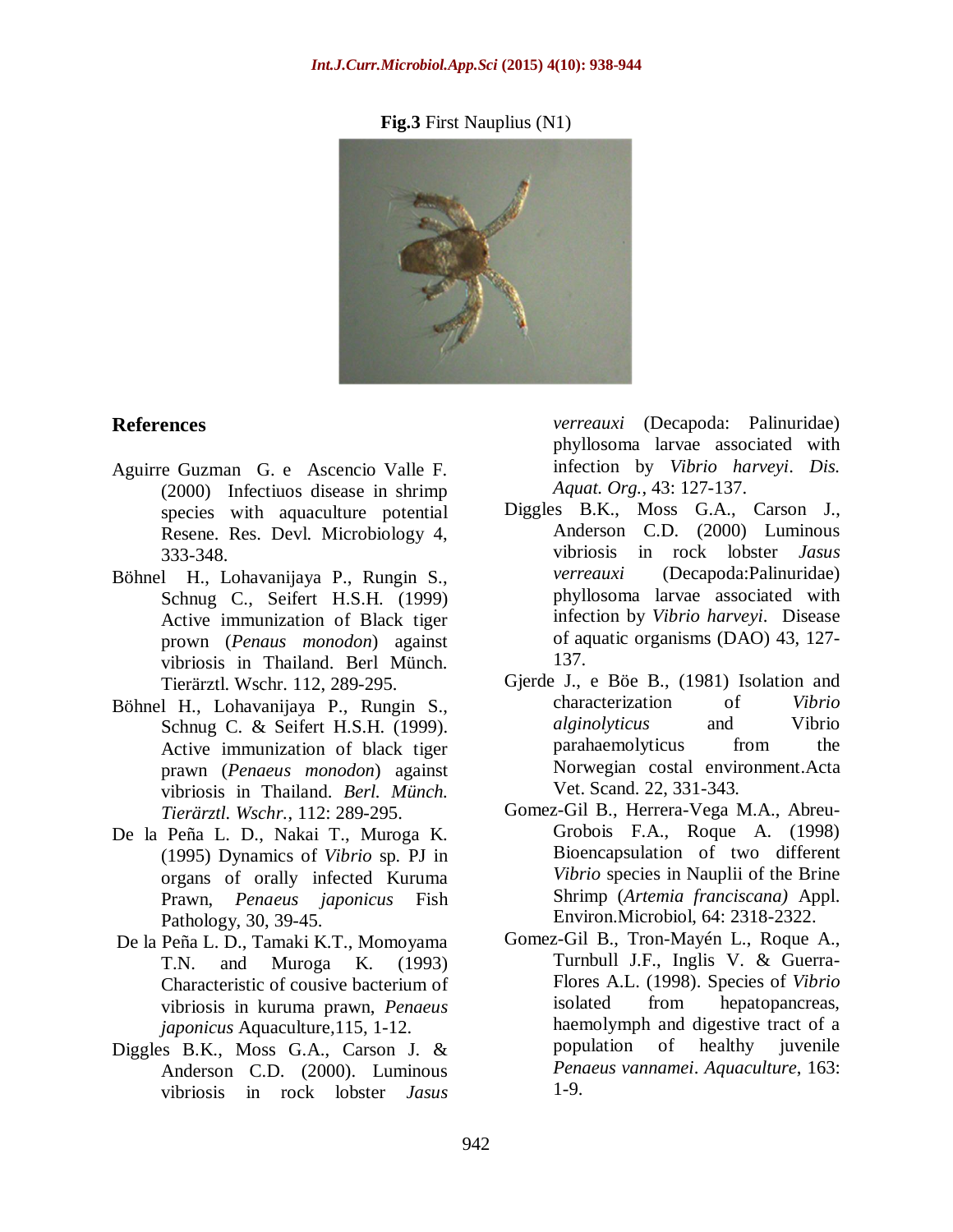- Haamed A.S. (1993). A study of the aerobic heterotrophic bacterial flora of hatchery-reared eggs, larvae and postlarvae of *Penaeus indicus*. *Aquaculture,* 117: 195-204.
- Holt J.G., *et al.* (1994). Bergey 's Manual of<br>Determinative Bacteriology 9<sup>th</sup> Determinative Bacteriology. edition. pp.260-274.
- Hörmansdofer S., Wentges H., Neugebaur-Büchler K. & Bauer J. (2000). Isolation of *Vibrio alginolyticus* from seawater aquaria. *Int. J. Hyg. Health*, 203: 169-175.
- Janda J.M., Powers C., Bryant R.G., Abbott S.I. (1988) Current perspectives on the epidemiology and pathogenesis of clinically significant *Vibrio* spp. Clin. Microbiol. Rev. 1, 245-267.
- Karunasagar I., Pai R., Malati G.R. e Karunasagar I. (1994) Mass mortalità of *Penaeus monodon* larvae due to antibiotic-resistant *Vibrio harvey* infection. Aquaculture 128, 203-209.
- Larsen J. L., *et al.*(1981).A comprehensive study of environmental and human pathogenic *Vibrio alginolyticus* strains. Zbl.Bakt.Hyg.,I.Abt Orig A 251, 213-222.
- Lavilla-Pitogo C.R., Baticados Ma. C.L.,Cruz-Lacierda E.R., de la Pena L.D. (1990) Occurence of luminous bacterial disease of *Penaeus monodon*  larvae in the Philippines. Aquaculture*,* 91:1-13.
- Lee KK, Yu SR, Chen FR, Yang TI, Liu PC. (1996) Virulence of *Vibrio alginolyticus* isolated from diseased tiger prawn, *Penaeus monodon*. Curr Microbiol. Apr; 32 (4): 229-31.
- Lightner D.V. (1993). Diseases of cultured shrimp. *In P.V. McVey (Ed.), CRC Handbook of mariculture; CRC Press, Boca Raton, Fla*.: 393-486. Lightner D.V. & Redman R.M. (1998). Shrimp diseases and current diagnostic methods. *Aquaculture* 164:

201-220. Prayitno S.B. & Lacthford J.W. (1995). Experimental infections of crustaceans with luminous bacteria related to *Photobacterium* and *Vibrio*. Effect of salinity and pH on infectuosity. *Aquaculture,* 132: 105- 112. Ruangpang L. & Kitao T. (1991). *Vibrio* bacteria isolated from black tiger shrimp, *Penaeus monodon*  Fabricius. *J. Fish. Dis*., 14: 383-388. Saulnier D., Haffner P., Levy P. & Ansquer D. (2000). Experimental infection models for shrimp vibriosis studies: a review. *Aquaculture*, 191: 133-144.

- Lightner D.V., Redman R.M. (1998) Shrimp diseases and current diagnostic methods. Aquaculture 164:201-220.
- Mancuso M., Costanzo M.T., Maricchiolo G., Gristina M., Zaccone R., Cuccu D., Genovese L. " Characterization of chitinolytic bacteria involved in a shell disease episode in European spiny lobster (*Palinurus elephas*) (Fabricius 1787) Journal of Invertebrate Pathology vol. 104 pp. 242-244 – 2010
- Mancuso M., Zaccone R., Carella F., Maiolino P., De Vico G. (2013) "First episode of a shell disease syndrome in *Carcinus aestuarii* (Crustacea: Decapoda: Portunidae) at Volturno River. *Journal of Aquaculture Research and Development* (JARD) Vol. 4 (5):191- 193
- Mancuso Monique Shell disease in crabs in "Crabs: Global Diversity, Behavior and Environmental Threats"- Nova Publications 2014
- Nash G., Nithimathachoke C., Tungmandi C., Arkarjamorn A., Prathanpipat P., Ruamthaveesub P. et al (1992) Vibriosis and its control in pondreared *Penaeus monodon* in Thailand